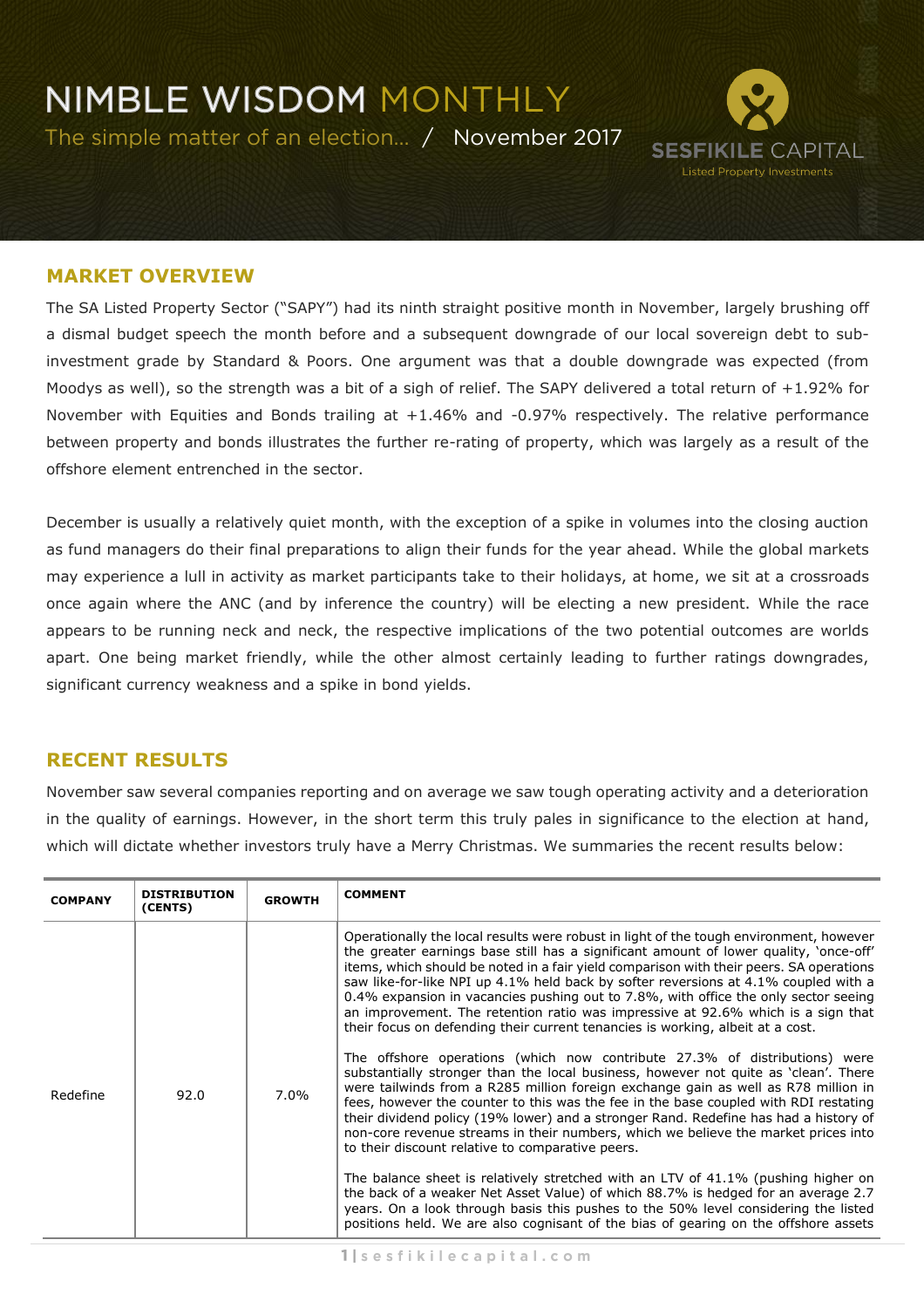

|                                   |                                                                             |                                                                        | which has the benefit of lower rates, but creates an element of risk in matching the<br>debt to assets in the same currency.                                                                                                                                                                                                                                                                                                                                                                                                                                                                                                                                                                                                                                                                                |
|-----------------------------------|-----------------------------------------------------------------------------|------------------------------------------------------------------------|-------------------------------------------------------------------------------------------------------------------------------------------------------------------------------------------------------------------------------------------------------------------------------------------------------------------------------------------------------------------------------------------------------------------------------------------------------------------------------------------------------------------------------------------------------------------------------------------------------------------------------------------------------------------------------------------------------------------------------------------------------------------------------------------------------------|
|                                   |                                                                             |                                                                        | Redefine has been actively enhancing their portfolio through R11.2 billion of<br>acquisitions (dominated by the Pivotal transaction R10.7 billion) and R1.7 billion in<br>disposals. They completed R3.1 billion in developments, are active in a further R5.3<br>billion and have R3.0 billion in further commitments. The most interesting deal was<br>how they managed to exit their Delta holding through extending a loan to fund the<br>transaction to an empowerment consortium, and mange to avoid distribution dilution.<br>The concern is that there is still counterparty risk on an asset base which has some<br>problems of their own.                                                                                                                                                         |
|                                   |                                                                             |                                                                        | Management have guided 2018 distribution growth of $5 - 6\%$ , which if achieved will<br>be a strong result, and will need to find another significant once-off transaction to<br>facilitate the result.                                                                                                                                                                                                                                                                                                                                                                                                                                                                                                                                                                                                    |
| Investec<br>Property              | 61.0                                                                        | 12.2%                                                                  | Investec delivered a solid result with distributions up 12.2% year on year, however<br>the normalised number (excluding antecedent dividends from Investec Australia) was<br>7.2%. Operationally the numbers softened slightly, but were more than acceptable.<br>Net Property Income was up 6.1% year-on year supported by escalations at 7.6%,<br>while reversions came in at 2.4% and a higher cost ratio pulled the number back.<br>Note that the cost ratio will be under a bit of pressure as the asset management costs<br>on the Zenprop acquisition begin to be charged from the 2018 financial year and<br>escalate toward the 0.5% level in 2021. Vacancies shifted out slightly from 1.4% to<br>2.6%, however post balance sheet lettings have already brought this number back to<br>$1.6\%$ . |
|                                   |                                                                             |                                                                        | Loan to value sits at 35.2% with very little refinancing in the short term; 92% of the<br>debt is also hedged for a decent term of 4.1 years. The effective gearing on the<br>offshore portfolio through cross currency swaps is 44%, which is not too dramatic a<br>difference to how they fund local operations.                                                                                                                                                                                                                                                                                                                                                                                                                                                                                          |
|                                   |                                                                             |                                                                        | The offshore has now expanded to the UK, albeit relatively small at the moment. We<br>expect this to grow in a relatively short space of time as management have explicitly<br>stated that they are happy to move from the current 7.8% offshore exposure towards<br>20%. Investec Australia has been a bit of a drag on earnings as the rand was stronger<br>over the period and the tax shield within Investec Australia reduced. However, both<br>offshore ventures have quality tenancies, relatively long lease expiry profiles and<br>management teams on the ground with a strong alignment to the group.                                                                                                                                                                                            |
|                                   |                                                                             |                                                                        | Full year normalised guidance is $7 - 8\%$ , which in the current market and considering<br>the nature of the earnings profile, is exceptionally strong.                                                                                                                                                                                                                                                                                                                                                                                                                                                                                                                                                                                                                                                    |
| Investec<br>Australia<br>Property | AUD 4.95c<br>pre withholding<br>tax<br>AUD 4.64c<br>post<br>withholding tax | $3%$ - pre<br>withholding<br>tax<br>$0\%$ - post<br>withholding<br>tax | The post withholding tax growth was disappointing as the tax shield starts to erode,<br>however operationally management is doing well as we see them more active as the<br>WALE (weighted average lease expiry) comes in. Vacancies sit slightly higher, but<br>still very low at 1.6%. The WALE is still at a healthy 4.6 years with management pre-<br>empting future expiries with signed heads of agreement for 8% of the portfolio as far<br>forward as 2021. Also positive is that near term expiries are concentrated in the<br>booming state of NSW. On the long WALE also stands an in-force escalation of 3.4%.                                                                                                                                                                                  |
|                                   |                                                                             |                                                                        | The quality of the portfolio was assisted by the post balance sheet acquisition of The<br>Majestic Centre (office tower) in Wellington New Zealand at a yield of 7.1% on a<br>WALE of 6.6 years for NZD123 million. The asset is considered blue chip and<br>management believe that it to be under rented. A AUD22 million industrial precinct<br>in Victoria was also acquired with a WALE of 7.8 years, further adding to the defensive<br>nature of the portfolio.                                                                                                                                                                                                                                                                                                                                      |
|                                   |                                                                             |                                                                        | The gearing has pushed higher to 33.8%, but is still relatively prudent especially<br>considering the 88% hedge for a lengthy 7.2 years.                                                                                                                                                                                                                                                                                                                                                                                                                                                                                                                                                                                                                                                                    |
|                                   |                                                                             |                                                                        | Management have guided 3 - 4% pre-withholding tax distribution growth; however,<br>we are more focused on the post withholding tax number and where the relative tax<br>rate settles.                                                                                                                                                                                                                                                                                                                                                                                                                                                                                                                                                                                                                       |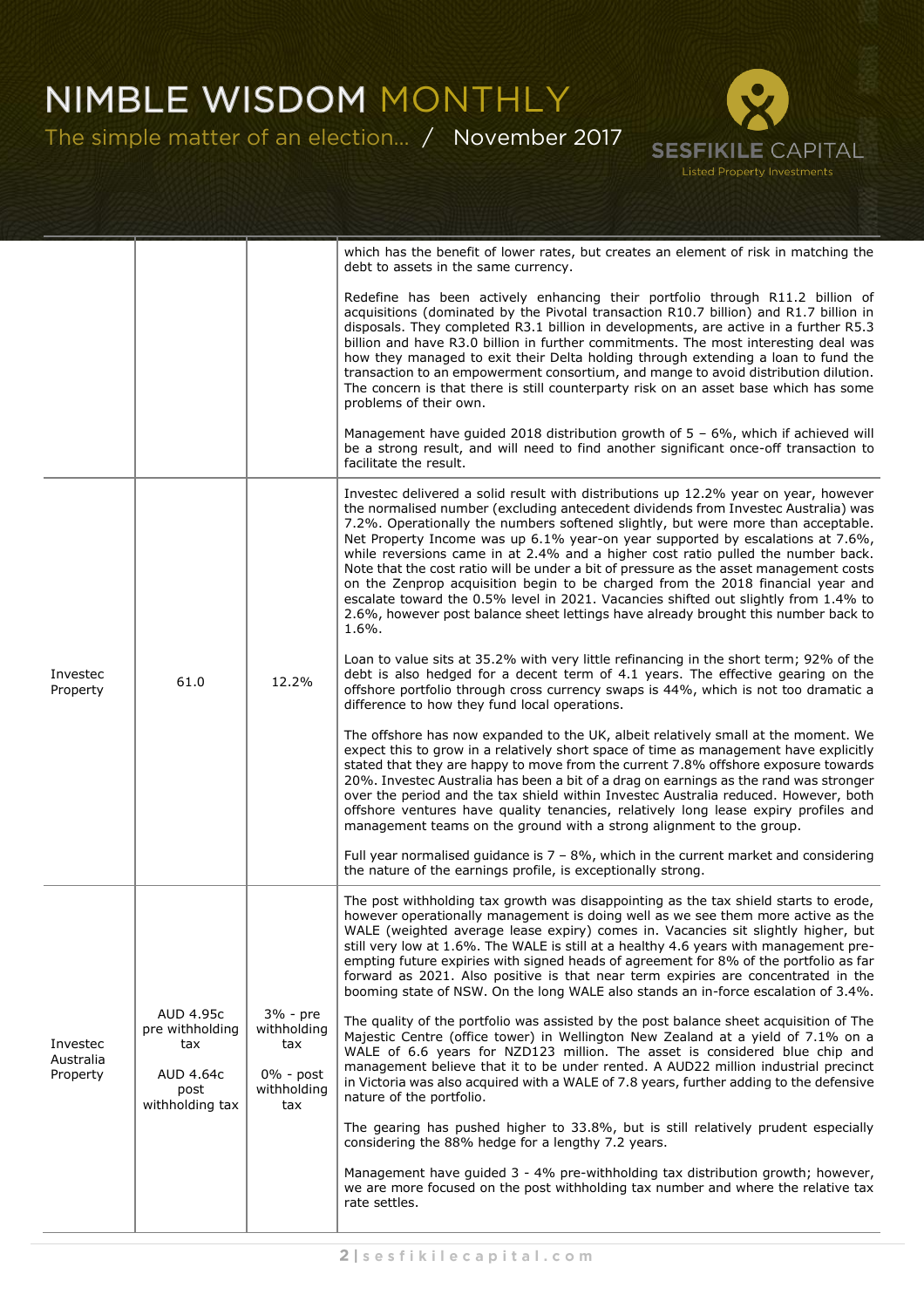

| Arrowhead | 87.5  | 6.0% | Arrowhead achieved the bottom end of their guidance for the year, however the 2018<br>guidance shocked the marked going negative 6.5%. Operationally the portfolio was<br>caught in the economic headwinds as vacancies spiked from 7.8% to 12.1%, pulling<br>the like-for-like net property income down to 1.5%, however on average escalations<br>were still above 8%, while reversions were 5% positive.<br>The physical portfolio is now only 47% of earnings, with the balance in the four listed<br>holdings. The controlled holdings in Gemgrow and Indlu Place contribute 22% and<br>21% respectively; and expect their distributions to grow 7 - 9% for Gemgrow and 4<br>- 7% for Indlu Place. While these are respectable figures we question why they will<br>not be faced with similar headwinds as Arrowhead has been subjected to. The passive<br>holdings in Rebosis (10% of earnings) and Dipula (1% of earnings) are also under<br>pressure and expect around 5% growth as a whole; we suspect Arrowhead is actively<br>looking for a means to unwind their passive stakes.<br>At an LTV of 28.2% the balance sheet isn't stretched, however at a group level it<br>edges a bit higher to 31.5% of which 69% is fixed. The debt expiry profile is short<br>and it will be interesting to assess the ease and term of refinancing.<br>The 2017 distribution met guidance purely as a result of once-off earnings including<br>underwriting fees and dividend stripping. Management has disclosed that they will no<br>longer distribute these non-core earnings and have thus guided the distributions off<br>the current inflated base will be negative 6.5%.                                                                                                                                                                                                                                                                                                                                                                                                                                                                                                                                                                         |
|-----------|-------|------|--------------------------------------------------------------------------------------------------------------------------------------------------------------------------------------------------------------------------------------------------------------------------------------------------------------------------------------------------------------------------------------------------------------------------------------------------------------------------------------------------------------------------------------------------------------------------------------------------------------------------------------------------------------------------------------------------------------------------------------------------------------------------------------------------------------------------------------------------------------------------------------------------------------------------------------------------------------------------------------------------------------------------------------------------------------------------------------------------------------------------------------------------------------------------------------------------------------------------------------------------------------------------------------------------------------------------------------------------------------------------------------------------------------------------------------------------------------------------------------------------------------------------------------------------------------------------------------------------------------------------------------------------------------------------------------------------------------------------------------------------------------------------------------------------------------------------------------------------------------------------------------------------------------------------------------------------------------------------------------------------------------------------------------------------------------------------------------------------------------------------------------------------------------------------------------------------------------------------------------------------------|
| Vukile    | 72.7  | 7.4% | Vukile managed a strong interim number with the local fund largely repositioned<br>towards their favoured retail sector (91% of local assets) and now pushing ahead<br>with their global strategy into the UK and Spain. The local portfolio had relatively<br>strong like-for-like net property income growth of 6.1% as renewals came in at 5.4%,<br>while in-force escalations settled at 7.3%. Further contributing to the strong trading<br>number was the 0.5% compression in vacancies to 3.7% (based on rent) and a stable<br>cost to income ratio. The growth in trading densities was at 3.4%, trading ahead of<br>the national average, with an undemanding rent to sales ratio of 5.9%. And while the<br>focus of the period appears to be on the offshore expansion, R837 million was spent<br>on further enhancing the portfolio across four separate assets at a combined yield of<br>just over 8%.<br>The offshore component at balance sheet date was 24% of total assets. The UK<br>strategy, through Atlantic Leaf, grew by R407 million through a capital raise to<br>acquire an accretive portfolio. UK is approximately 6% of total assets. Most of the<br>action took place in Spain with the initial allocation to Castellana and the subsequent<br>post balance sheet acquisition of two further retail parks for a sum of €65.3 million<br>at an ungeared yield of 6.6%. The initial indication is that the funding will be 50%<br>debt and reduce the Spanish portfolio gearing, assuming no further cross currency<br>swaps are utilised.<br>The loan to value for the group is not demanding at 30.5% (35.1% on a see-through<br>basis) especially considering 93.6% is fixed for 3 years. And while only 45% of the<br>Spanish portfolio is funded through in-country debt, we must highlight the use of<br>cross currency swaps on the balance of the Spanish asset value, which has<br>contributed to the low cost of debt.<br>Vukile has guided $7 - 8\%$ for the full year, with at least 8% for 2019. And while they<br>are benefitting from the accretive offshore acquisitions, the quality of earnings and<br>the expressed strategy of the company going forward is comfortably ahead of the<br>market average. |
| Rebosis   | 128.4 | 7.4% | At face value a strong result, and operationally holding doing alright; however, the<br>base was inflated from the recent Billion transaction and continues to be with the<br>once off income from profit on asset sales and the fee income on the BEE deal.<br>Like-for-like net property income of 6.6% and 6.5% for retail and office respectively<br>was a solid result and positive reversions were also encouraging. Vacancies on the<br>retail portfolio were well contained at 3.1% and 5.9% on the respective retail and<br>office portfolios, with the retail portfolio showing a 4% increase in trading densities<br>(above the IPD average of less than a percent). The core portfolio has a weighted                                                                                                                                                                                                                                                                                                                                                                                                                                                                                                                                                                                                                                                                                                                                                                                                                                                                                                                                                                                                                                                                                                                                                                                                                                                                                                                                                                                                                                                                                                                                      |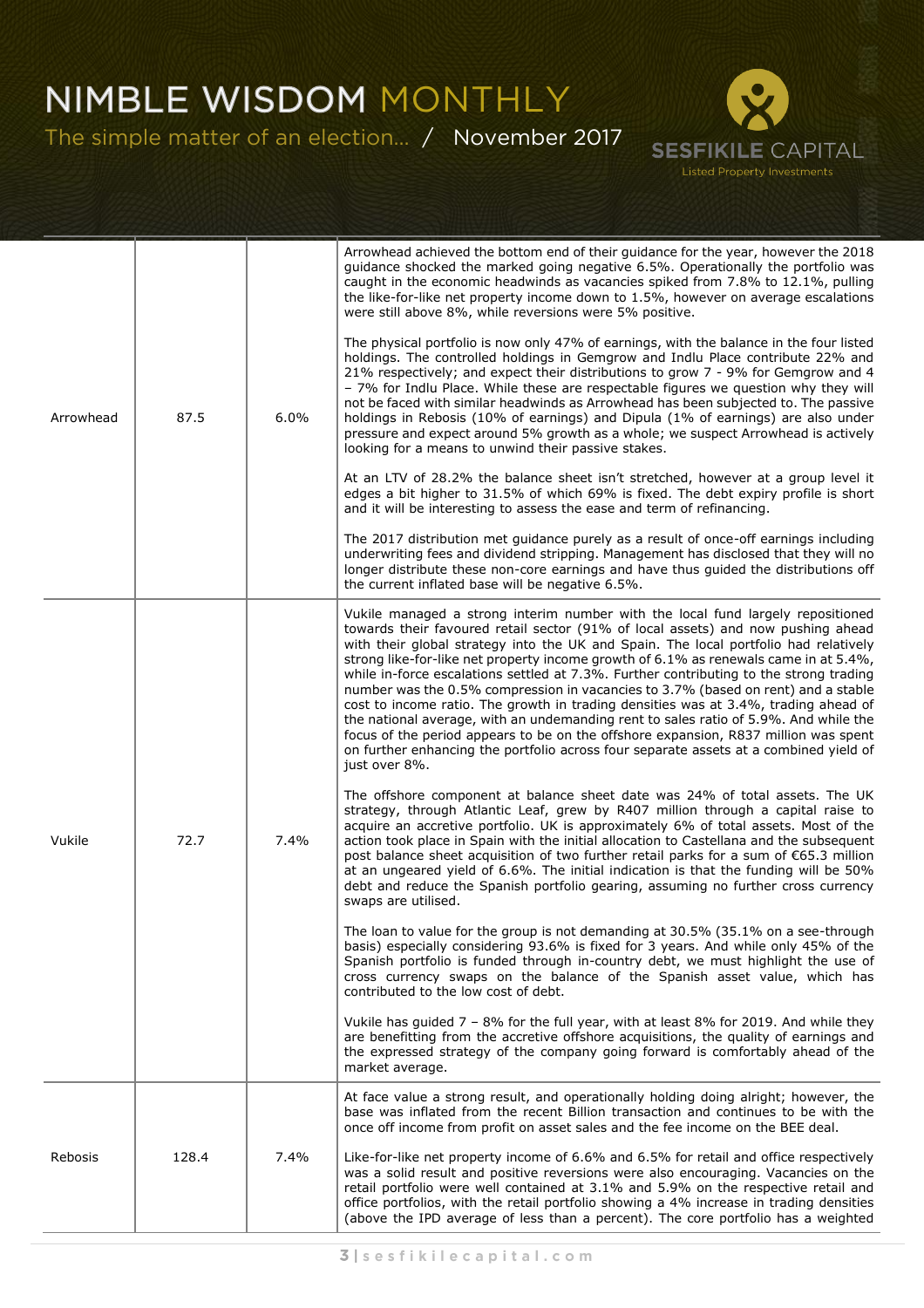

| Rebosis A  | 240.8 | 5%   | lease expiry profile of 3.6 years and an in-force escalation of 7.6%, however the<br>concern is that the two Billion assets acquired are showing the highest vacancies of<br>the retail portfolio and the distribution guarantee falls away at the end of the 2018<br>financial year. This could possibly create a major headwind into 2019.                                                                                                                                                                                                                                                                                                                                                                                 |
|------------|-------|------|------------------------------------------------------------------------------------------------------------------------------------------------------------------------------------------------------------------------------------------------------------------------------------------------------------------------------------------------------------------------------------------------------------------------------------------------------------------------------------------------------------------------------------------------------------------------------------------------------------------------------------------------------------------------------------------------------------------------------|
|            |       |      | During the period they reduced their exposure in New Frontier (NFR) from 67.6% to<br>36%, with the disposal to a broad-based BEE vehicle to which they will provide<br>funding at prime plus 1%. NFR distribution went back 5% in sterling for the year and<br>have proven to be a poor investment. Their gearing has moved to 62% and need<br>recapitalisation urgently. The risk is that Rebosis may still be forced to commit further<br>capital and despite selling down their investment, they still effectively hold all the<br>credit risk.                                                                                                                                                                           |
|            |       |      | The balance sheet is over geared at 45.6% with R4.2 billion (43% of total debt)<br>expiring in 2018. 83.5% is hedged for 4.3 years. They will find de-gearing difficult as<br>their equity rating has come off significantly.                                                                                                                                                                                                                                                                                                                                                                                                                                                                                                |
|            |       |      | Management have guided $4 - 6%$ distribution growth for 2018, however there will<br>need to some non-core earnings to supplement the inflated base.                                                                                                                                                                                                                                                                                                                                                                                                                                                                                                                                                                          |
|            |       |      | Accelerate is 6 months into their 24-month 0% guidance outlook on the back of an<br>inflated base, softer trading expected ahead, dilutive portfolio positioning and an<br>expected step up in finance costs. Operationally they held up quite well with like-for-<br>like net property income up 6.4% with reversions and in-force escalations at 3.1%<br>and 7.5% respectively on the local portfolio. There was a spike in vacancies to 8.4%<br>on core-vacancies, which was primarily centred in office.                                                                                                                                                                                                                 |
|            |       |      | The portfolio is proving to be relatively strong and they have been continuously<br>enhancing through the Fourways precinct redevelopment (expected third quarter<br>2018), the mixed-use project at Charles Crescent and development at the Cape Town<br>Foreshore. Similarly, they have been progressing well on filling acquired vacancies at<br>Portside, Citibank and Eden Meander.                                                                                                                                                                                                                                                                                                                                     |
| Accelerate | 28.8  | 0.0% | While we appreciate the strong work at asset level, we are concerned about the<br>balance sheet. The gearing is high at 42.8%, despite the 82.3% hedge for the next<br>2.1 years. A R1.6 billion low swap (at a rate substantially below current refinancing)<br>from Investec expires in March 2019 which will put further pressure on the interest<br>payable. The considerable pipeline ahead is also putting pressure on debt levels and<br>the current cost of equity isn't strong enough to substitute as a funding mechanism.<br>Management have disclosed a planned de-leveraging strategy; however, we are<br>concerned that a R2.2 billion disposal plan (including the BEE deal) is too ambitious<br>in our view. |
|            |       |      | Accelerate is also planning to add to their 5.6% European exposure with and entry<br>into Polish industrial assets. The existing 9 OBI assets in Austria and Slovakia appear<br>to be trading in-line with expectations and have achieved attractive initial yield<br>accretion through the low cost of offshore debt, but the escalations going forward are<br>materially lower than the South African proposition and will pull back on growth. And<br>while we have no reason to criticize the initial offshore venture, we struggle to see<br>the alignment of the Polish portfolio to the existing European assets and what real<br>value can be added.                                                                 |
|            |       |      | We think management have been prudent in guiding 0% for the remainder of the<br>year as well as 2019; and believe that should they achieve their de-leveraging into<br>2019 with the disclosed pipeline completed, they should be in a far better position.                                                                                                                                                                                                                                                                                                                                                                                                                                                                  |
| StorAge    | 47.0  | 9.3% | The company continues to push ahead in-line with their ambitious targets set on<br>listing. Like-for-like net operating income was up 11.6% driven by an 8.7% increase<br>in rental levels and 1.5% compression in vacancies and a tighter cost ratio reflecting<br>the synergies of their growth. Bad debts were also contained at 0.5% of revenue<br>despite the weak economic environment.                                                                                                                                                                                                                                                                                                                                |
|            |       |      | In addition to the solid operating model, there has been significant activity on the<br>acquisition front. Locally they spent R662 million on 11 new properties from three<br>vendors, with 13 properties still in the managed portfolio as a potential pipeline. The                                                                                                                                                                                                                                                                                                                                                                                                                                                        |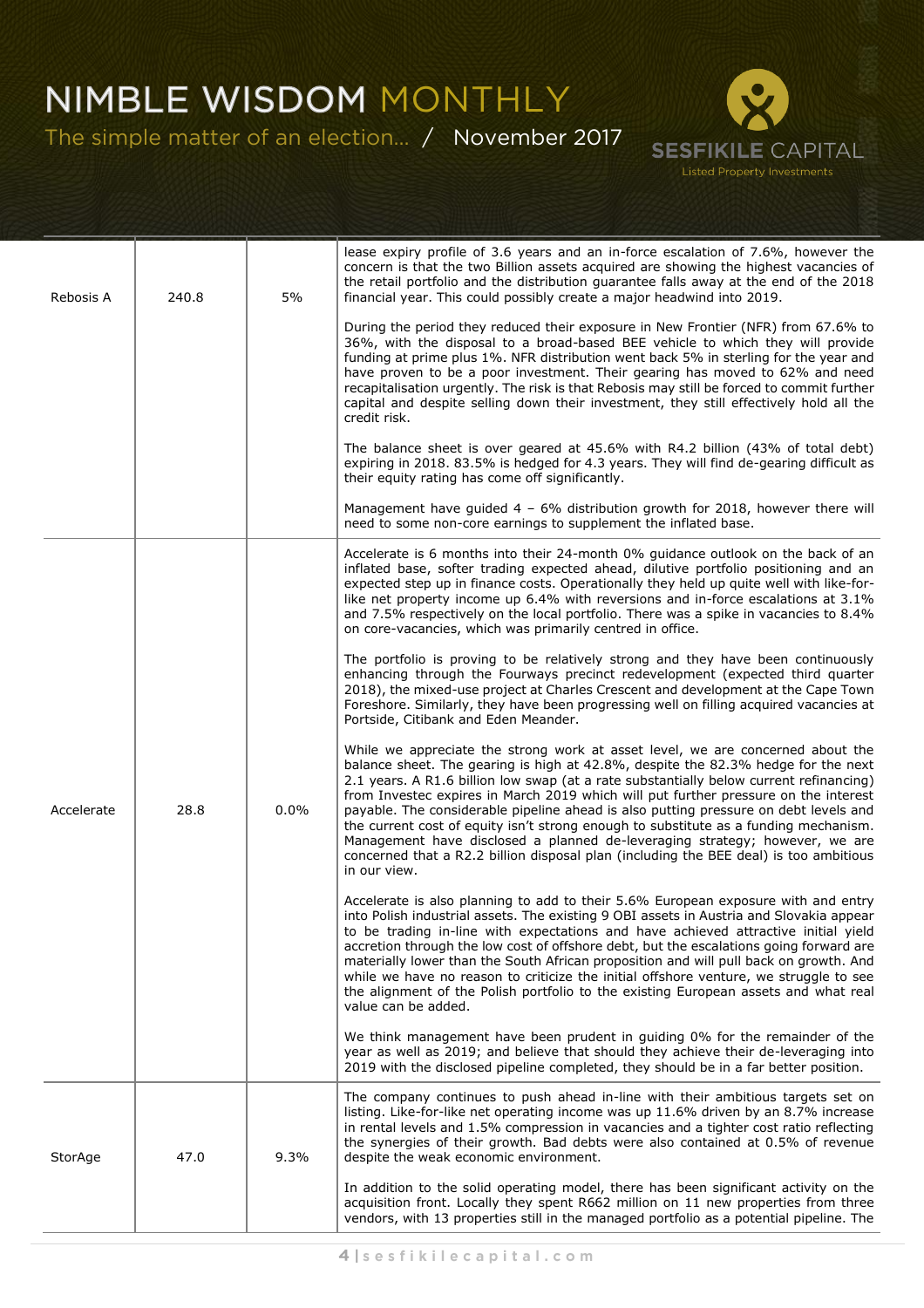

|       |      | UK acquisition was the most interesting where they acquired 97.3% of Storage King<br>holding 13 assets for £53.3 million; with the assumption that it will yield around 8%<br>geared at 50%. The assets have been growing rentals between 2 and 4% in recent<br>years, while vacancies are at 78.9%, which should create a reasonable platform for<br>future growth. In addition, they locked in the currency on acquisition at an attractive<br>R17.5/ $\epsilon$ and funded the cash portion through a successful equity raise for R1.28<br>billion.<br>At balance sheet date the gearing level was at a modest 13.9%, however post the<br>Storage King acquisition this went up to around 24%. It should be noted that with a<br>further £20 million cross currency swap the effective Sterling gearing to Sterling<br>assets is around 85%. This would have the impact of a pushing short term earnings<br>quite significantly.<br>Management have guided full year growth of $11 - 12\%$ , which is as a result of the<br>combination of strong operational growth and the accretion from the UK acquisition.                                         |
|-------|------|------------------------------------------------------------------------------------------------------------------------------------------------------------------------------------------------------------------------------------------------------------------------------------------------------------------------------------------------------------------------------------------------------------------------------------------------------------------------------------------------------------------------------------------------------------------------------------------------------------------------------------------------------------------------------------------------------------------------------------------------------------------------------------------------------------------------------------------------------------------------------------------------------------------------------------------------------------------------------------------------------------------------------------------------------------------------------------------------------------------------------------------------------------|
| 101.3 | 5.0% | The composite grew distributions by 5.8%, which was an adequate result for one of<br>the few companies that is still a 'focused local rental collector'. Vacancies were flat<br>year on year at 8.5%, with retail and industrial lettings clawing back the loss from<br>offices that saw vacancies spike from 12.8% to 18.7%. The top line was supported<br>by in-force escalations of 7.7% and positive reviews on renewals and new leases of<br>4.6% and 8.6% respectively; while net costs to income deteriorated. The retention<br>ratio was a healthy 80%. The positive in the portfolio was commuter retail which<br>performed well with a 6.25% trading density growth across their portfolio<br>(significantly ahead of sector average) and explains the vacancy compression and<br>positive renewals across the sector; however our concern in 2018 is that we will see<br>significant re-letting in their industrial portfolio (42%) coming up for renewal with<br>passing gross rents of R55/m <sup>2</sup> (average across the portfolio) against recent renewals<br>and new leases signed between R39/m <sup>2</sup> and R49/m <sup>2</sup> . |
| 95.5  | 6.7% | Dipula has been somewhat quiet on the transactional front over the past few years,<br>however they have lined up two material acquisitions which are 22% of the current<br>portfolio. The cost is R1.5 billion at a yield 11.4%, and, as per management, enhances<br>the quality of the portfolio. They have also been a seller of 28 properties for R335<br>million at an exit yield of 10%. And while we can't criticize the respective transactions,<br>we are concerned as to how they fund them. Dipula has not been particularly<br>successful in raising equity (no fault of their own) and have a loan to value of 38.9%.<br>90% of the debt is fixed for 2.2 years, which softens some of the near term risk, but<br>we would be concerned if they push gearing too much higher from these levels.<br>Management have guided distribution growth for next year (before accounting for the<br>acquisitions) between 5 and 5.5%, which is clean, realistic and reasonable in the                                                                                                                                                                    |
|       |      |                                                                                                                                                                                                                                                                                                                                                                                                                                                                                                                                                                                                                                                                                                                                                                                                                                                                                                                                                                                                                                                                                                                                                            |